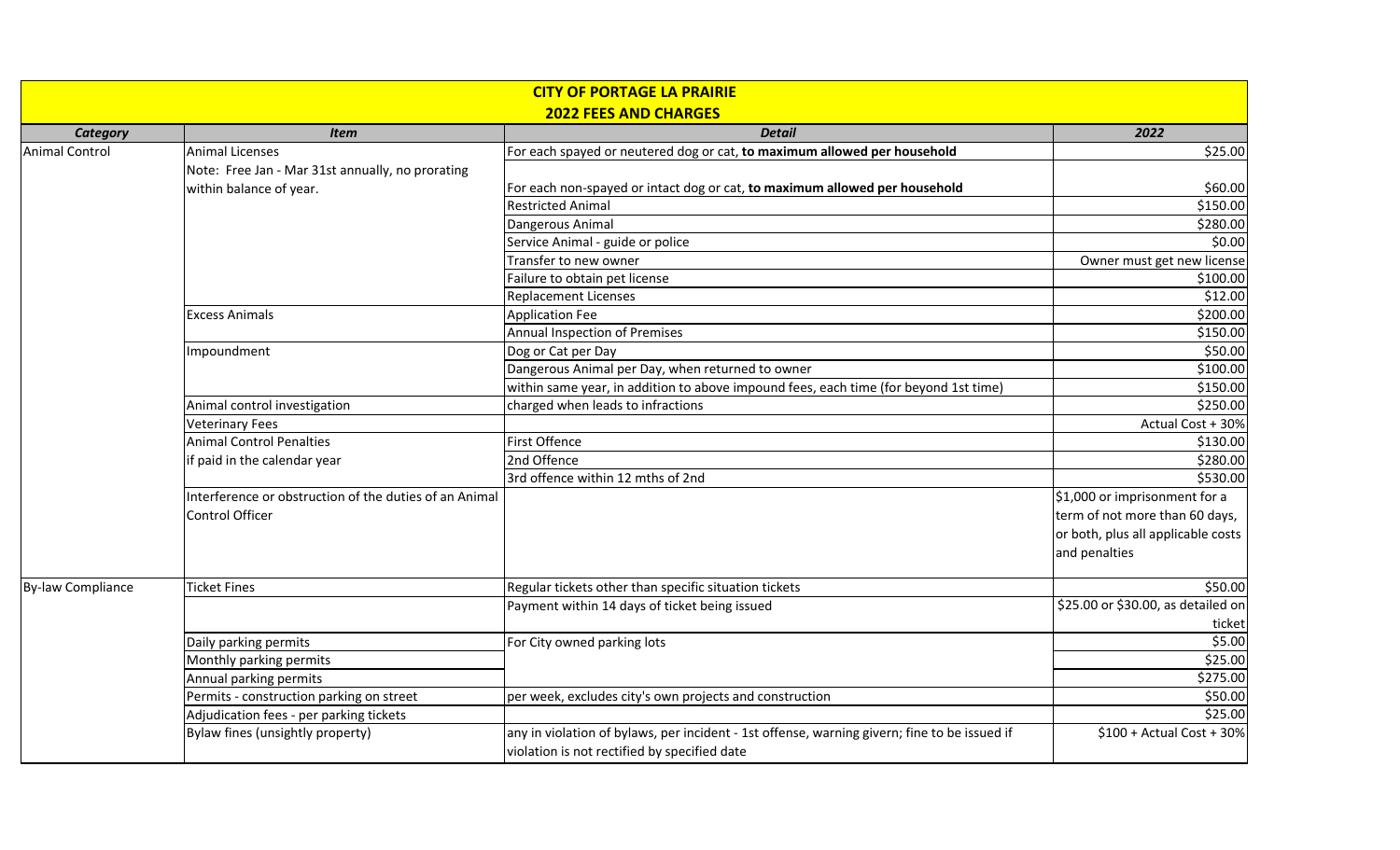| <b>CITY OF PORTAGE LA PRAIRIE</b><br><b>2022 FEES AND CHARGES</b> |                                    |                                                                                                 |                            |  |  |
|-------------------------------------------------------------------|------------------------------------|-------------------------------------------------------------------------------------------------|----------------------------|--|--|
| <b>Category</b>                                                   | <b>Detail</b><br><b>Item</b>       |                                                                                                 |                            |  |  |
|                                                                   |                                    | - 2nd offense                                                                                   | $$200 + Actual Cost + 30%$ |  |  |
|                                                                   |                                    | outstanding orders found unremedied upon re-inspection                                          | \$350 + Actual Cost + 30%  |  |  |
|                                                                   | Towing & Impoundment               | Per Vehicle                                                                                     | Actual Cost +\$75          |  |  |
| By-law Compliance -                                               | Local Vehicles for Hire            | LVFH Vehicle Tag                                                                                | \$325.00                   |  |  |
| <b>LVFH</b>                                                       | (also see business licenses)       | License per driver                                                                              | \$70.00                    |  |  |
| (all fees non-refundable)                                         |                                    | Transfer of vehicle to new company/adding additional companies (including PTP beyond 5          |                            |  |  |
|                                                                   |                                    | vehicles)                                                                                       | \$325.00                   |  |  |
|                                                                   |                                    | Transfer of driver to new company                                                               | \$25.00                    |  |  |
|                                                                   |                                    | Reissue of lost or damaged driver permit                                                        | \$30.00                    |  |  |
|                                                                   |                                    | Reissue of lost or damaged license (tag)                                                        | \$30.00                    |  |  |
|                                                                   |                                    | License for PTP company (includes maximum of 5 vehicles)                                        | \$2,700.00                 |  |  |
|                                                                   |                                    | Late renewal - added to renewal fee - LVFH driver's permit                                      | \$35                       |  |  |
|                                                                   |                                    | - LVFH vehicle                                                                                  | \$150                      |  |  |
|                                                                   |                                    | - LVFH company                                                                                  | \$500                      |  |  |
|                                                                   |                                    | Operating a Local Vehicle for Hire Business without a valid Local Vehicle for Hire License - in |                            |  |  |
|                                                                   |                                    | violation of LVFH policy                                                                        | \$1,000.00                 |  |  |
|                                                                   |                                    | Failure to pass annual inspection of vehicle signage compliance, per incident                   | \$500.00                   |  |  |
|                                                                   |                                    | Annual inspection, for "no show"                                                                | \$50.00                    |  |  |
| <b>Cemetery Fees</b>                                              | Columbarium                        | Plot for Columbarium (8 graves)                                                                 | \$7,800.00                 |  |  |
|                                                                   |                                    | Perpetual Care for Columbarium (due at sale)                                                    | \$100.00                   |  |  |
|                                                                   |                                    | Opening/Closing                                                                                 | \$50.00                    |  |  |
|                                                                   |                                    | Opening/Closing after 4 PM                                                                      | \$100.00                   |  |  |
|                                                                   |                                    | Opening/Closing Saturday or Holiday                                                             | \$150.00                   |  |  |
|                                                                   | Title Transfer (GST exempt)        |                                                                                                 | \$75.00                    |  |  |
|                                                                   | <b>Grave Opening &amp; Closing</b> | <b>Adult Grave Winter</b>                                                                       | \$935                      |  |  |
|                                                                   |                                    | <b>Adult Grave Summer</b>                                                                       | \$790                      |  |  |
|                                                                   |                                    | Stillborn & Infant up to 2 yrs                                                                  | \$0.00                     |  |  |
|                                                                   |                                    | <b>Cremation Grave Winter</b>                                                                   | \$485                      |  |  |
|                                                                   |                                    | <b>Cremation Grave Summer</b>                                                                   | \$380                      |  |  |
|                                                                   |                                    | Leaving Cemetery after 4 PM - Added Charge                                                      | \$165                      |  |  |
|                                                                   |                                    | Saturday & Holiday Cremations - Added Charge                                                    | \$200                      |  |  |
|                                                                   |                                    | Saturday & Holiday Traditional - Added Charge                                                   | \$400                      |  |  |
|                                                                   |                                    | Cremation over Traditional Interment                                                            | \$150.00                   |  |  |
|                                                                   |                                    | Double Depth Interment                                                                          | Double the Prevailing Rate |  |  |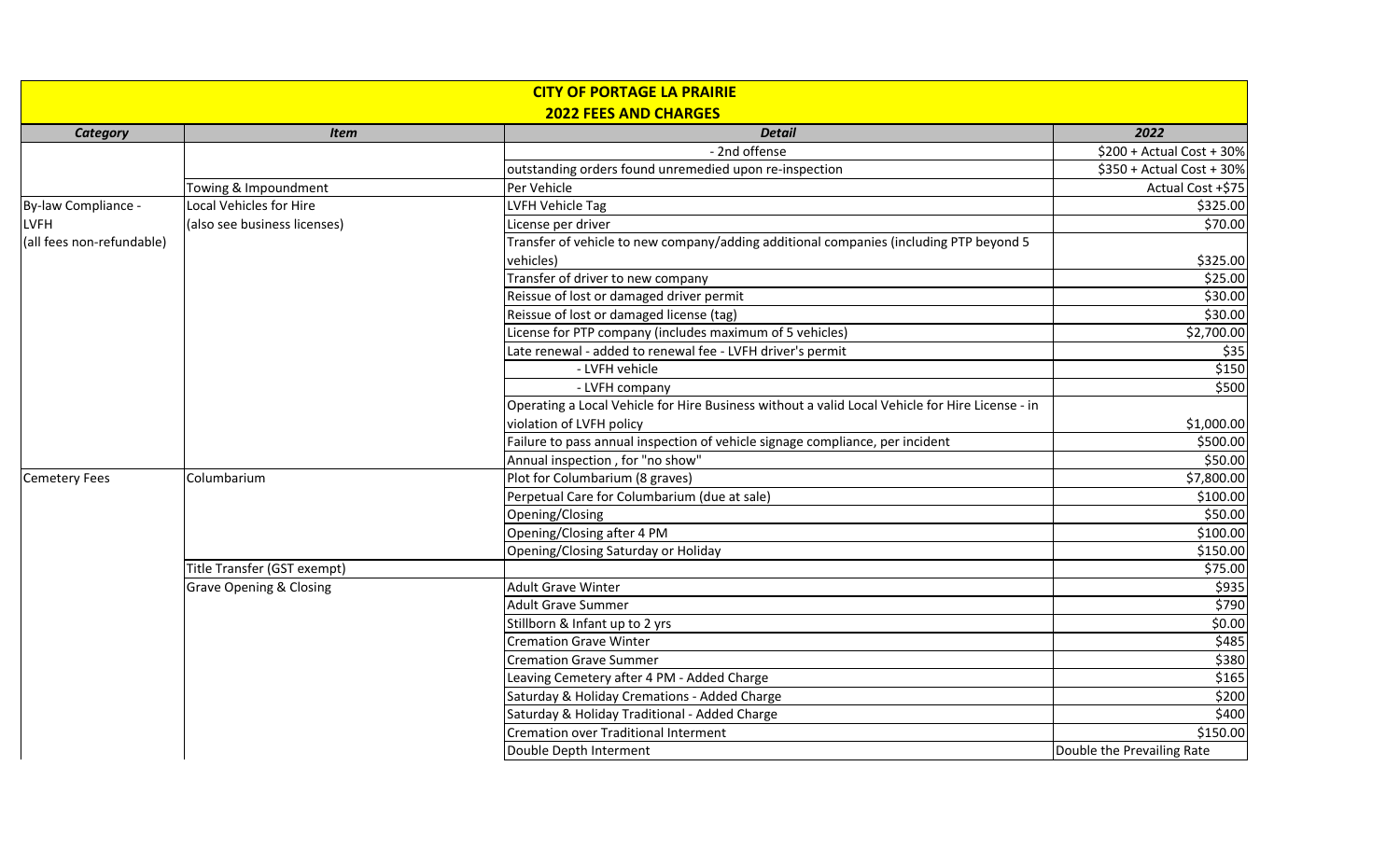| <b>CITY OF PORTAGE LA PRAIRIE</b><br><b>2022 FEES AND CHARGES</b> |                                                     |                                                                                            |                            |  |
|-------------------------------------------------------------------|-----------------------------------------------------|--------------------------------------------------------------------------------------------|----------------------------|--|
| <b>Category</b>                                                   | <b>Item</b>                                         | <b>Detail</b>                                                                              | 2022                       |  |
|                                                                   |                                                     | Disinterment                                                                               | Double the Prevailing Rate |  |
|                                                                   | Hillside Memorial Park Cemetery-                    | Adult grave (includes cement base for monument)                                            | \$990.00                   |  |
| <b>Grave Purchase</b>                                             |                                                     | Stillborn & Infant up to 2 yrs                                                             | \$270.00                   |  |
|                                                                   |                                                     | Cremation grave                                                                            | \$485.00                   |  |
|                                                                   | St. Mary's Cemetery - Grave Purchase                | Adult grave                                                                                | \$870.00                   |  |
|                                                                   |                                                     | Stillborn & Infant up to 2 yrs                                                             | \$220.00                   |  |
|                                                                   |                                                     | Cremation grave                                                                            | \$380.00                   |  |
|                                                                   | Hillside Cemetery - Grave Purchase                  | Adult grave                                                                                | \$870.00                   |  |
|                                                                   |                                                     | Stillborn & Infant up to 2 yrs                                                             | \$220.00                   |  |
|                                                                   |                                                     | Cremation grave                                                                            | \$380.00                   |  |
|                                                                   | Monument Permit (GST Exempt)                        |                                                                                            | \$20.00                    |  |
| Memorial Items (not                                               | <b>Memorial Bench</b>                               | including 10 year maintenance - locations not available in Island Park or on pathway on    |                            |  |
| necessarily in cemetery, on                                       |                                                     | Crescent Lake or Causeway                                                                  |                            |  |
| City property                                                     |                                                     |                                                                                            | \$500.00                   |  |
| Development                                                       | Development Agreement                               | Application Fee - 1 Lot                                                                    | \$200.00                   |  |
|                                                                   |                                                     | Application Fee - More than 1 lot per land lot                                             | \$600.00                   |  |
|                                                                   |                                                     | Legal Costs - Multiple Lots                                                                | Actual Cost + 30%          |  |
|                                                                   |                                                     | <b>Engineering Costs - Multiple Lots</b>                                                   | Actual Cost + 30%          |  |
|                                                                   |                                                     | Other Costs - Multiple Lots                                                                | Actual Cost + 30%          |  |
|                                                                   | <b>Development Drawings</b>                         | Drawing & Specification 1st & 2nd Review                                                   | \$0.00                     |  |
|                                                                   |                                                     | 3rd Review & Each Subsequent - per Hour                                                    | \$65.00                    |  |
|                                                                   | <b>Development Fees</b>                             | Per each new lot or dwelling created, not including the following:                         | \$3,000.00                 |  |
|                                                                   |                                                     | Multi Family Residential - per each dwelling unit                                          | \$1,500.00                 |  |
|                                                                   |                                                     | Multi Family Residential infill - per each dwelling unit                                   | \$750.00                   |  |
|                                                                   |                                                     | Infill lots - up to 3 contiguous lots where the lot front is on paved streets, immediately |                            |  |
|                                                                   |                                                     | adjacent water and sewer services, charge per lot                                          | \$1,000.00                 |  |
|                                                                   |                                                     | Infill lots - not meeting the above description, charge per lot                            | \$3,000.00                 |  |
|                                                                   | Easement & Encroachment Agreements                  |                                                                                            | Legal costs $+30%$         |  |
| <b>Finance Dept</b>                                               | <b>City Pins</b>                                    | picked up                                                                                  | \$1.00                     |  |
|                                                                   |                                                     | mailed                                                                                     | \$2.00                     |  |
|                                                                   | Copy of Invoice, tax billing, statements, receipts, | paper copy or electronic                                                                   |                            |  |
|                                                                   | account print out                                   |                                                                                            | \$10.00                    |  |
|                                                                   | <b>Garage Sales</b>                                 | Registration                                                                               | <b>NA</b>                  |  |
|                                                                   |                                                     | Bylaw violation (more than 2 per year, longer than 3 days each)                            | \$100.00                   |  |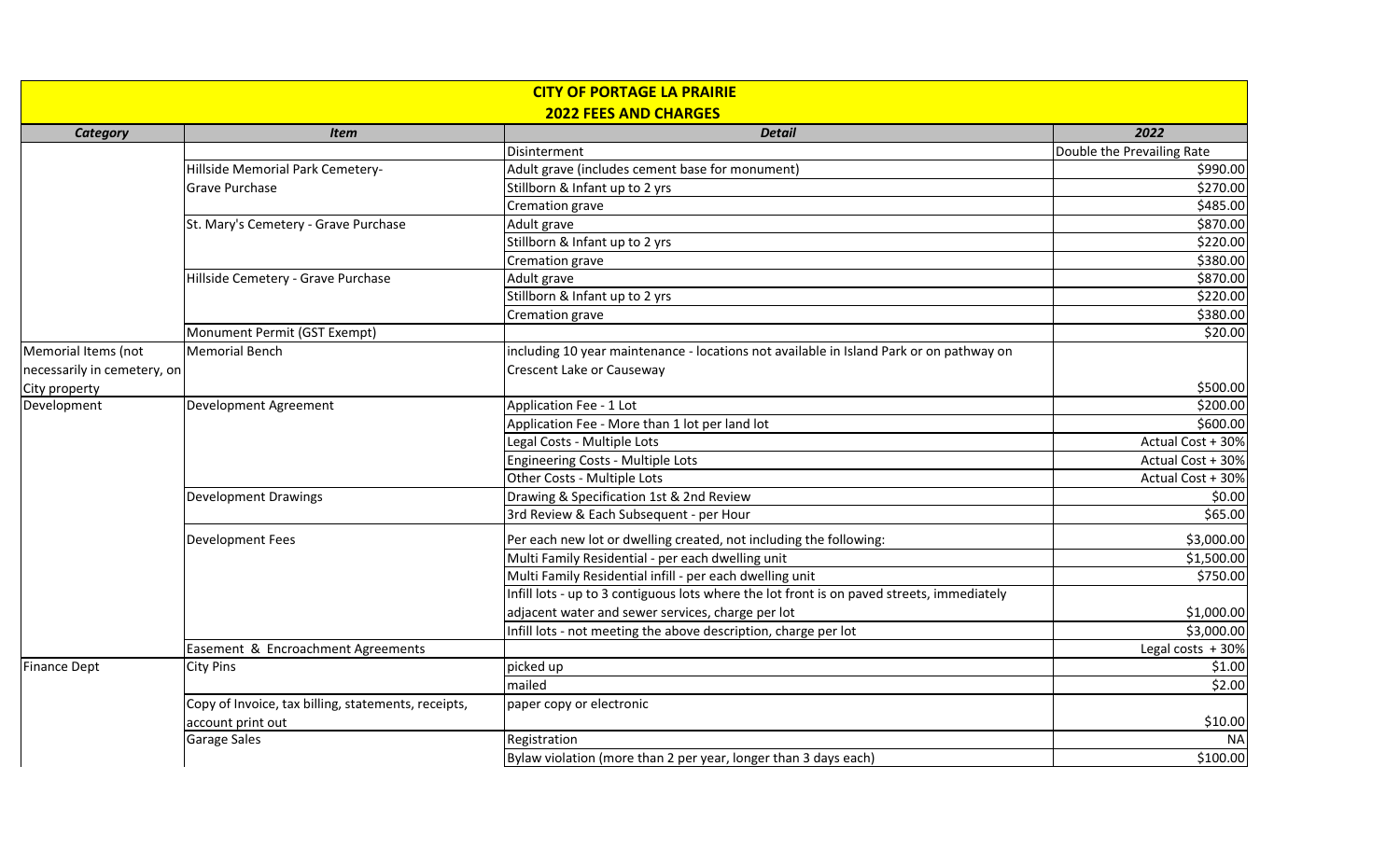| <b>CITY OF PORTAGE LA PRAIRIE</b> |                                          |                                                                                                                                  |                                 |  |  |  |
|-----------------------------------|------------------------------------------|----------------------------------------------------------------------------------------------------------------------------------|---------------------------------|--|--|--|
| <b>2022 FEES AND CHARGES</b>      |                                          |                                                                                                                                  |                                 |  |  |  |
| <b>Category</b>                   | <b>Item</b>                              | <b>Detail</b>                                                                                                                    | 2022                            |  |  |  |
|                                   |                                          | Garage Sale Sign - if not removed 24 hrs after sale, per sign                                                                    | \$20.00                         |  |  |  |
|                                   | Interest on unpaid accounts              | per month                                                                                                                        | 1.25%                           |  |  |  |
|                                   | Administration fee                       | Municipal Admin fee - misc requests of non-regular nature, not specifically identified in these \$20 for any of 1st hr, \$20 for |                                 |  |  |  |
|                                   |                                          | Fees & Charges and discretionary based on situation                                                                              | subsequent hours                |  |  |  |
|                                   | Photocopies                              | Any, per page                                                                                                                    | \$0.50                          |  |  |  |
|                                   | <b>Commissioner for Oaths</b>            | per signature required, including GST                                                                                            | \$15.00                         |  |  |  |
|                                   | Returned Cheques/Payment                 | per cheque or payment                                                                                                            | \$50.00                         |  |  |  |
|                                   | Taxes                                    | Tax certificate, per roll number                                                                                                 | \$30.00                         |  |  |  |
|                                   |                                          | Tax Statement copy, per roll number                                                                                              | \$10.00                         |  |  |  |
|                                   |                                          | Tax Inquiries - RE Agents, per roll number                                                                                       | \$15.00                         |  |  |  |
|                                   |                                          | Tax account print out, per roll number                                                                                           | \$10.00                         |  |  |  |
|                                   |                                          | Tax Sale Agreement - Payment plan fee                                                                                            | \$100.00                        |  |  |  |
|                                   |                                          | Application - Board of Revision                                                                                                  | Non refundable; Base Fee \$50   |  |  |  |
|                                   |                                          |                                                                                                                                  | plus \$10/100K (assessed value) |  |  |  |
|                                   |                                          |                                                                                                                                  | to a maximum of \$500           |  |  |  |
|                                   |                                          | Payment distribution or services for multiple properties fee (when instructions not provided)                                    | \$35.00                         |  |  |  |
|                                   |                                          | and payments have to be moved from one account to another                                                                        |                                 |  |  |  |
|                                   |                                          | because the payment was made online to the wrong roll # (discretionary)                                                          |                                 |  |  |  |
|                                   |                                          | Admin Fee - Water or A/R added to tax                                                                                            | Per bylaw change - \$20         |  |  |  |
| Engineering                       | Maps                                     | Large Zoning Map - Color, with by-law (includes tax)                                                                             | \$75.00                         |  |  |  |
|                                   |                                          | Small                                                                                                                            | \$50.00                         |  |  |  |
|                                   |                                          | Eades Map, per page                                                                                                              | \$40.00                         |  |  |  |
|                                   |                                          | <b>Standard Specifications</b>                                                                                                   | \$40.00                         |  |  |  |
|                                   |                                          | Drawing Plot - black/white                                                                                                       | \$40.00                         |  |  |  |
|                                   |                                          | Drawing Plot - color                                                                                                             | \$50.00                         |  |  |  |
| <b>Operations - General</b>       | <b>Commercial Sidewalk Snow Clearing</b> | Per 20m frontage or portion of, shovel                                                                                           | \$35.00                         |  |  |  |
|                                   |                                          | Minimum charge, shovel                                                                                                           | \$65.00                         |  |  |  |
|                                   | <b>Commercial Sidewalk Snow Clearing</b> | Per meter charge, loader                                                                                                         | \$10.00                         |  |  |  |
|                                   | <b>Driveways</b>                         | Curb Cut Driveway Permit                                                                                                         | \$75.00                         |  |  |  |
|                                   |                                          | Culvert Permit, includes survey                                                                                                  | \$150.00                        |  |  |  |
|                                   |                                          | <b>Excavation Permits</b>                                                                                                        | \$0.00                          |  |  |  |
|                                   | Lot Grading                              | First lot grading/staking/footing check, per lot                                                                                 | \$205.00                        |  |  |  |
|                                   |                                          | Subsequent lot grade or foot grade check, per lot                                                                                | \$155.00                        |  |  |  |
|                                   | Noxious Weeds/Grass Cutting              | Cutting of Noxious Weeds, minimum per parcel                                                                                     | \$70.00                         |  |  |  |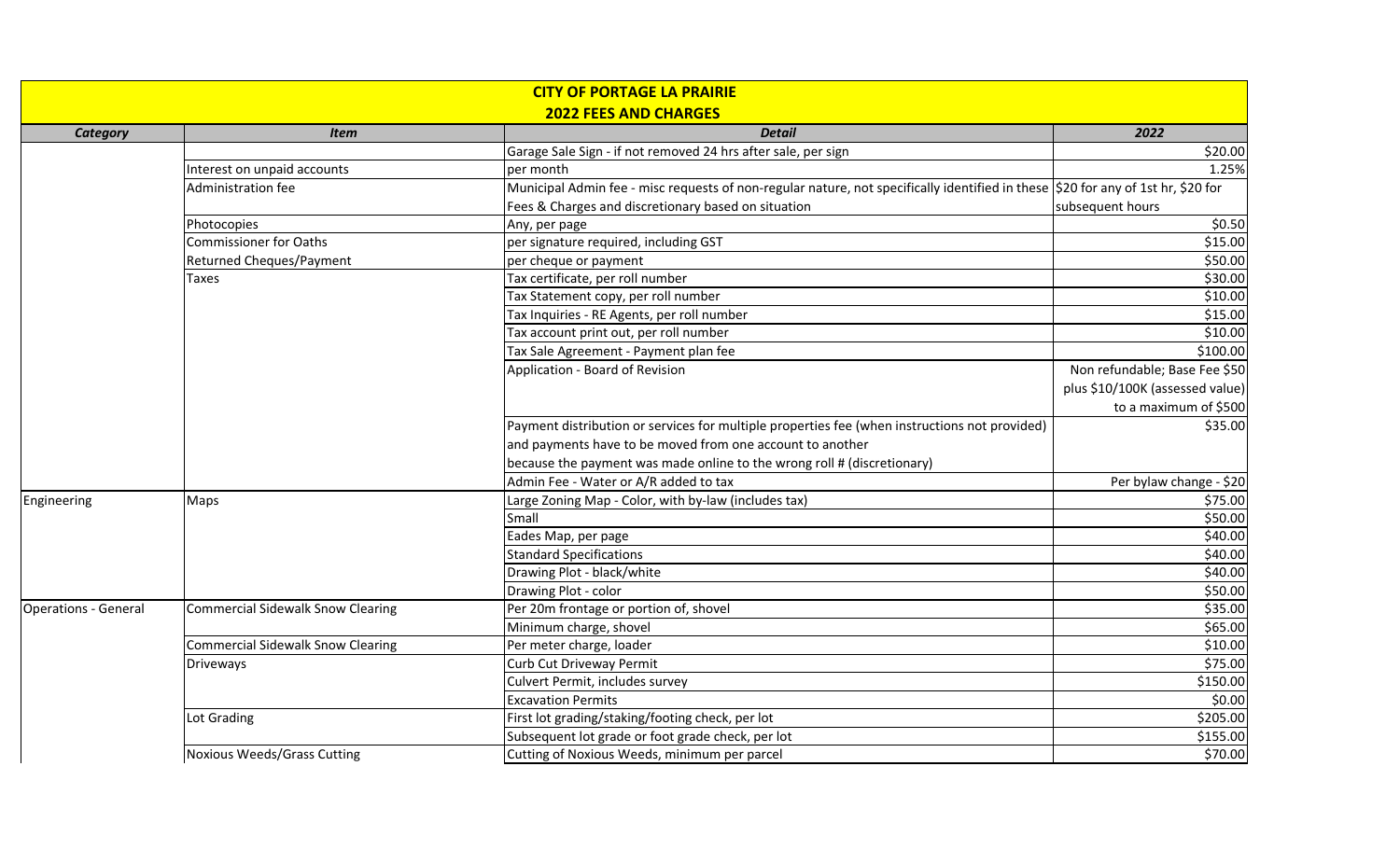| <b>CITY OF PORTAGE LA PRAIRIE</b><br><b>2022 FEES AND CHARGES</b> |                                      |                                                                                     |                      |  |
|-------------------------------------------------------------------|--------------------------------------|-------------------------------------------------------------------------------------|----------------------|--|
| <b>Category</b>                                                   | <b>Item</b>                          | <b>Detail</b>                                                                       | 2022                 |  |
|                                                                   |                                      | Cutting of Noxious Weeds, per acre                                                  | \$120.00             |  |
|                                                                   |                                      | Cutting of Noxious Weed, maximum per incident                                       | \$500.00             |  |
|                                                                   | Solid Waste - Multi Family Dwellings | All bins, per lift                                                                  | Per Contract         |  |
|                                                                   |                                      | All carts, per lift                                                                 | Per Contract         |  |
|                                                                   |                                      | Locks and lids                                                                      | Per Contract         |  |
|                                                                   | Solid Waste - Recycling              | Retail Solid Waste Tags for Resale (GST Exempt)                                     | \$1.90               |  |
|                                                                   |                                      | Solid Waste Tag, GST Exempt                                                         | \$2.00               |  |
|                                                                   |                                      | Solid Waste Collection Service Fee, per dwelling unit, annual fee, billed quarterly | \$90.00              |  |
|                                                                   |                                      | Recycling Collection Service Fee, per dwelling unit, annual fee, billed quarterly   | \$40.00              |  |
|                                                                   |                                      | Fine - dumping unauthorized material on city property per occurrence                | \$170.00             |  |
|                                                                   | Septic Truck                         | Dumping - Per Load up to 14,000 liters                                              | \$30.00              |  |
|                                                                   | <b>Special Services</b>              | Custom Work - Labor & materials -- Note: overtime rates may apply                   | Actual Cost + 30%    |  |
|                                                                   |                                      | Building Service Connection Permit, includes survey check                           | \$150.00             |  |
|                                                                   |                                      | Building Service Connection Permit - Large Service (4"=), includes survey check     | \$300.00             |  |
|                                                                   |                                      | Lead Water Service Line, replacement permit                                         | \$0.00               |  |
|                                                                   |                                      | Building Service, additional inspections                                            | \$50.00              |  |
|                                                                   | Fire Hydrants Usage                  | <b>Temporary Use Application</b>                                                    | \$75.00              |  |
|                                                                   | (per PUB and bylaw)                  | Rental charge, unmetered per day                                                    | \$110.00             |  |
|                                                                   |                                      | Bulk Sale Water, per 1,000 gallons                                                  | Per By-law           |  |
|                                                                   |                                      | Private Hydrant System Connections, annual fees                                     | Per By-law           |  |
|                                                                   | Surplus Materials/Equipment          | Culvert, new @ cost                                                                 | $Cost + 10%$         |  |
|                                                                   |                                      | Culvert, used per meter, good condition                                             | \$20.00              |  |
|                                                                   |                                      | Culvert, used per meter, fair condition                                             | \$15.00              |  |
|                                                                   |                                      | Misc used pipe, per meter                                                           | \$20.00              |  |
|                                                                   |                                      | Drums                                                                               | \$15.00              |  |
|                                                                   |                                      | Cold mix asphalt, per tonne                                                         | $Cost + 20%$         |  |
|                                                                   |                                      | Cold mix asphalt, per cubic meter                                                   | 2.5 times tonne rate |  |
|                                                                   |                                      | Roots - 15 root getter, per 50 ft of service line, includes 10% admin fee           | \$105.00             |  |
|                                                                   |                                      | Calcium Chloride, per bag                                                           | $Cost + 10%$         |  |
|                                                                   |                                      | Asphalt Millings, not delivered or loaded, per cubic meter                          | \$55.00              |  |
|                                                                   | <b>Traffic control Device Rental</b> | Snow fence, 50 ft - deposit                                                         | \$20.00              |  |
|                                                                   |                                      | - rate                                                                              | \$10.00              |  |
|                                                                   |                                      | Snow fence, 100 ft - deposit                                                        | \$40.00              |  |
|                                                                   |                                      | - rate                                                                              | \$20.00              |  |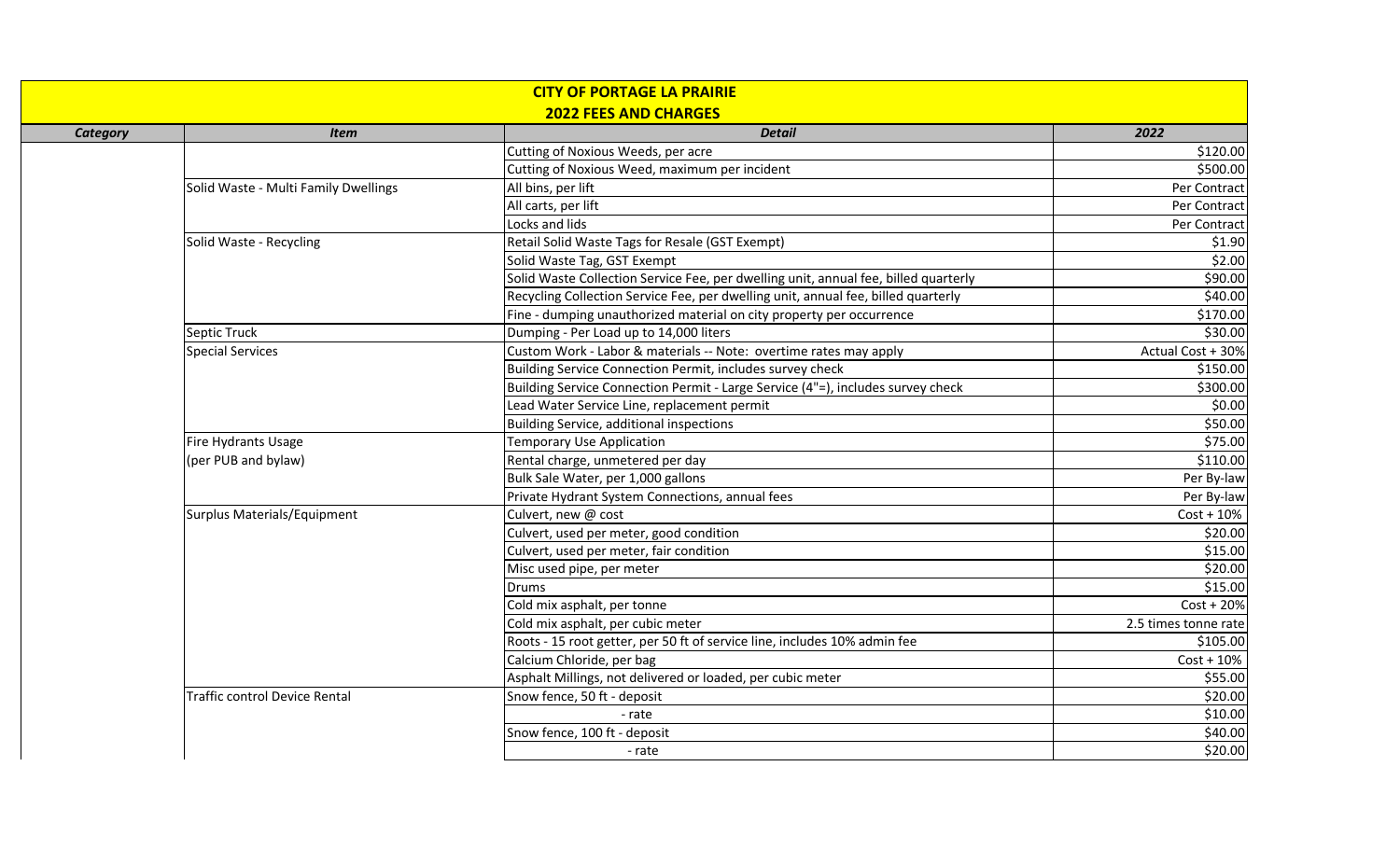| <b>CITY OF PORTAGE LA PRAIRIE</b><br><b>2022 FEES AND CHARGES</b> |                                     |                                                                                       |                   |  |
|-------------------------------------------------------------------|-------------------------------------|---------------------------------------------------------------------------------------|-------------------|--|
| <b>Category</b>                                                   | <b>Item</b>                         | <b>Detail</b>                                                                         | 2022              |  |
|                                                                   |                                     | Posts, includes \$1 deposit, each                                                     | \$1.30            |  |
|                                                                   |                                     | Barricades, for rent - deposit - refunded if returned in same condition               | \$25.00           |  |
|                                                                   |                                     | Barricades, for rent - rental fee for each                                            | \$2.00            |  |
|                                                                   |                                     | Pylons - deposit                                                                      | \$10.00           |  |
|                                                                   |                                     | Pylons - rental for each                                                              | \$1.00            |  |
|                                                                   | Trees, Hedges & Shrubs              | <b>Trimming or Removal</b>                                                            | Actual Cost + 30% |  |
|                                                                   |                                     | Minimum charge for service                                                            | \$70.00           |  |
|                                                                   |                                     | Reforestation per Tree/Urban Forest Policy                                            | \$220.00          |  |
| Utilities/Water                                                   | <b>Water Services</b>               | Residential Connection (water on)                                                     | \$40.00           |  |
| (per PUB and bylaw                                                |                                     | Residential Connection - After Hours (water on)                                       | \$95.00           |  |
|                                                                   |                                     | Commercial/Construction (water on)                                                    | \$45.00           |  |
|                                                                   |                                     | Commercial/Construction - After Hours (water on)                                      | \$95.00           |  |
|                                                                   |                                     | Reconnection Fee - unpaid accounts                                                    | \$100.00          |  |
|                                                                   |                                     | Reconnection Fee - unpaid accounts, after hours                                       | \$200.00          |  |
|                                                                   |                                     | Change to water/sewer user, with curb stop operation                                  | \$40.00           |  |
|                                                                   |                                     | - after hours, with curb stop operation                                               | \$95.00           |  |
|                                                                   | Damaging Meter Change out or repair | Price to include the price of new meter and one hour for service.                     |                   |  |
|                                                                   |                                     |                                                                                       | Actual Cost + 30% |  |
|                                                                   | <b>Water Services</b>               | Water Leak inspections, owner initiated                                               | \$60.00           |  |
|                                                                   |                                     | Water Leak inspection, under mobile home, owner initiated - confined entry, 2 persons |                   |  |
|                                                                   |                                     | needed                                                                                | \$165.00          |  |
|                                                                   | <b>Testing</b>                      | <b>Private Water Testing</b>                                                          | Actual Cost + 30% |  |
|                                                                   |                                     | Meter Testing >50 mm                                                                  | Actual Cost + 30% |  |
|                                                                   | Meter Interface Unit (MIU)          | Relocation or Wiring Repair - Exterior Move                                           | \$65.00           |  |
|                                                                   |                                     | Relocation or Wiring Repair - From Meter                                              | \$85.00           |  |
|                                                                   |                                     | Relocation or Wiring Repair in Crawl Space or under Mobile Home                       | \$190.00          |  |
|                                                                   | <b>Missed Appointment</b>           | per appointment                                                                       | \$65.00           |  |
|                                                                   | Curb Stop Locate                    | Residential                                                                           | \$35.00           |  |
|                                                                   |                                     | Commercial                                                                            | \$40.00           |  |
|                                                                   | Resealing                           | <b>Standard Resealing</b>                                                             | \$75.00           |  |
|                                                                   |                                     | Crawl space Resealing - confined entry 2 persons                                      | \$175.00          |  |
|                                                                   |                                     | Meter by-pass Resealing                                                               | \$190.00          |  |
|                                                                   | <b>Testing</b>                      | <b>Private Water Testing</b>                                                          | Actual Cost + 30% |  |
|                                                                   |                                     | Large Meter Testing                                                                   | Actual Cost + 30% |  |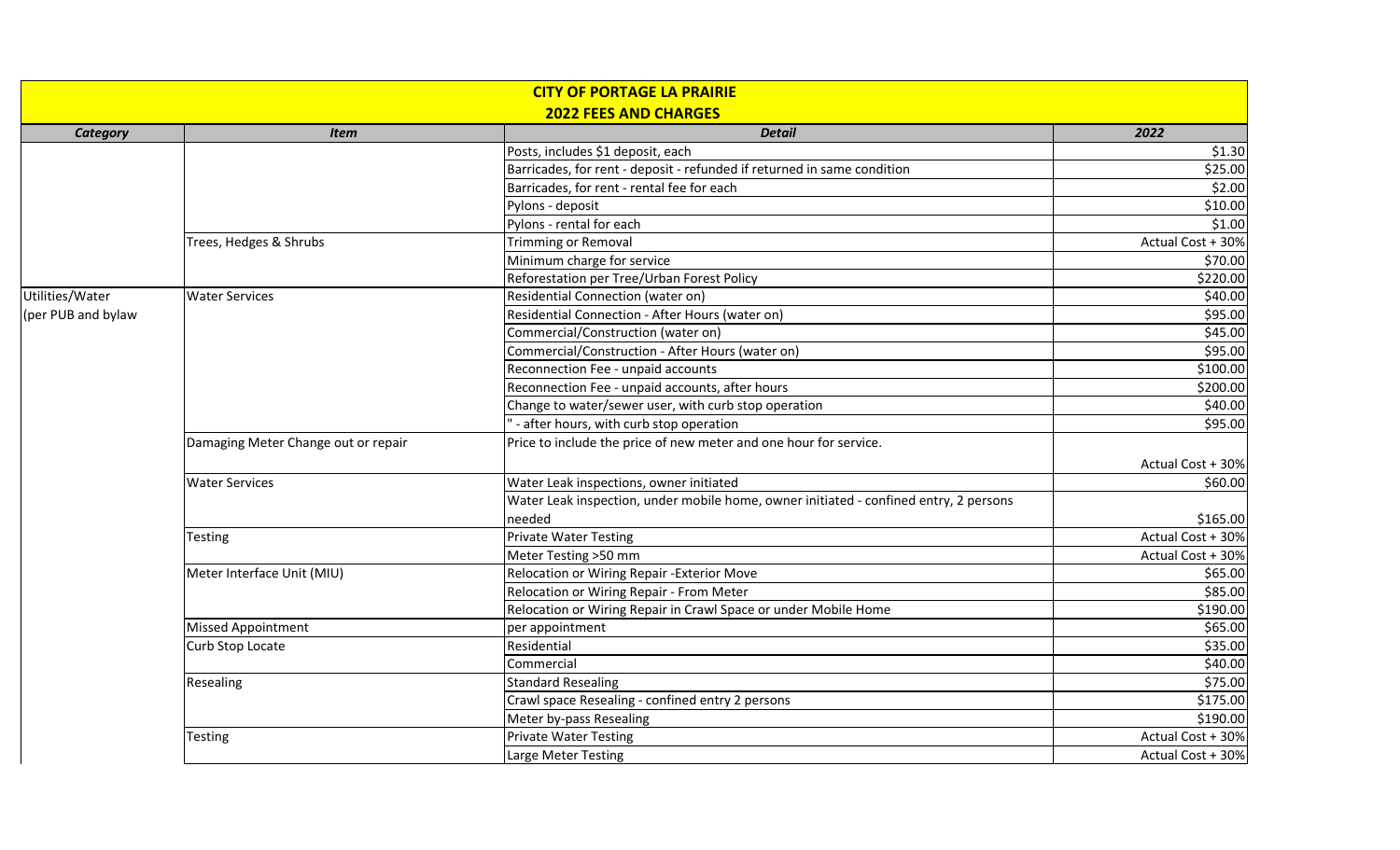| <b>CITY OF PORTAGE LA PRAIRIE</b><br><b>2022 FEES AND CHARGES</b> |                                           |                                                                                                    |                            |  |  |
|-------------------------------------------------------------------|-------------------------------------------|----------------------------------------------------------------------------------------------------|----------------------------|--|--|
| <b>Category</b>                                                   | <b>Item</b>                               | <b>Detail</b>                                                                                      | 2022                       |  |  |
|                                                                   | Flushing/Thawing                          | Flushing sewer Lines, storm sewers, catch basins, water mains                                      | \$230.00                   |  |  |
|                                                                   | On private property or private service or | Thawing Sewer Lines, storm sewers, catch basins, water services                                    | \$180.00                   |  |  |
|                                                                   | caused by customer                        | Thawing Water Services with Hot Water Machine                                                      | \$180.00                   |  |  |
|                                                                   |                                           | Thawing Water Services with Electrical Resistance                                                  | \$370.00                   |  |  |
| Permits & Licensing                                               | Burglary & Fire Alarm Systems             | Permit, within 30 days of installation                                                             | \$0.00                     |  |  |
|                                                                   |                                           | Permit, after 30 days of installation                                                              | \$100.00                   |  |  |
|                                                                   |                                           | False Alarms - up to 2 per 12 consecutive months                                                   | \$0.00                     |  |  |
|                                                                   |                                           | - 3 per 12 consecutive months                                                                      | \$350.00                   |  |  |
|                                                                   |                                           | 4th False Alarm and every subsequent alarm                                                         | \$500.00                   |  |  |
|                                                                   |                                           | - 5 or more per 12 consecutive months                                                              | \$800.00                   |  |  |
|                                                                   | <b>Business License</b>                   | Business License Fee, for PLP resident business                                                    | \$150.00                   |  |  |
|                                                                   |                                           | Business License Fee, regional use for RM of PLP resident business                                 | \$250.00                   |  |  |
|                                                                   |                                           | Business License Fee, for non PLP resident business                                                | \$420.00                   |  |  |
|                                                                   |                                           | Transient Trader License Fee - door to door sales                                                  | \$900.00                   |  |  |
|                                                                   |                                           | Mobile Food Cart, non motorized Food Cart                                                          | \$100.00                   |  |  |
|                                                                   |                                           | Mobile Food Cart, non-motorized Food Cart - RM resident business                                   | \$200.00                   |  |  |
|                                                                   |                                           | Motorized food unit                                                                                | \$125.00                   |  |  |
|                                                                   |                                           | Motorized food unit - RM resident business                                                         | \$225.00                   |  |  |
|                                                                   |                                           | Copy - Business license                                                                            | \$40.00                    |  |  |
|                                                                   |                                           | Cancellation fee                                                                                   | \$80.00                    |  |  |
|                                                                   |                                           | Fine - operating without a valid business license                                                  | \$250.00                   |  |  |
| Administration                                                    | <b>Special Events - Permits</b>           | Sidewalk Sales                                                                                     | \$0.00                     |  |  |
|                                                                   |                                           | Block Parties & Similar events - city advises applicant that the city doesn't assume liability for |                            |  |  |
|                                                                   |                                           | the event, no discount for NPO                                                                     | \$50.00                    |  |  |
|                                                                   |                                           | Parade Permit - if require barricades or crowd control, charged for those fees                     | \$0.00                     |  |  |
|                                                                   | Movie Set/Location                        | per 5 days, must include movie credits for City of Portage la Prairie on released movie            |                            |  |  |
|                                                                   | Trailer License                           |                                                                                                    | \$100.00<br>Per Bylaw 7663 |  |  |
|                                                                   | Certified Council Resolution or Bylaw     | for not initiated by internal dept                                                                 | \$5.00                     |  |  |
|                                                                   | <b>FIPPA Requests</b>                     |                                                                                                    | Per FIPPA Regulations      |  |  |
|                                                                   | <b>Voters List</b>                        | Copy - some conditions apply                                                                       | \$30.00                    |  |  |
| <b>Public Safety</b>                                              | <b>Criminal Records Check</b>             | Standard, with RCMP (+ \$10 RCMP fee)                                                              | \$40.00                    |  |  |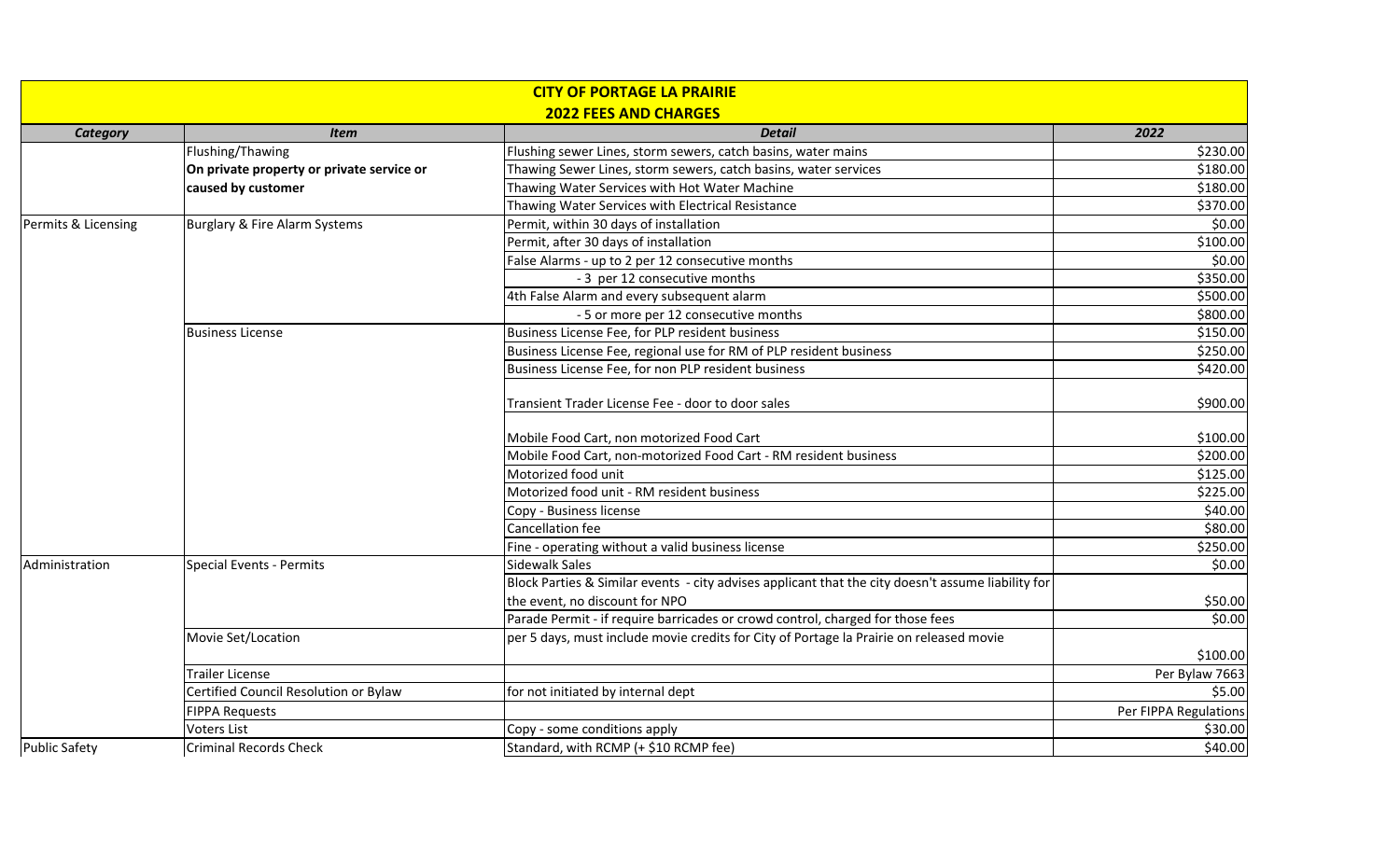|                 |                                                                                          | <b>CITY OF PORTAGE LA PRAIRIE</b>                                                              |                                    |  |  |  |  |
|-----------------|------------------------------------------------------------------------------------------|------------------------------------------------------------------------------------------------|------------------------------------|--|--|--|--|
|                 | <b>2022 FEES AND CHARGES</b>                                                             |                                                                                                |                                    |  |  |  |  |
| <b>Category</b> | <b>Item</b>                                                                              | <b>Detail</b>                                                                                  | 2022                               |  |  |  |  |
|                 |                                                                                          | Standard, with RCMP (non-profit organization)                                                  | \$0.00                             |  |  |  |  |
|                 |                                                                                          | Fingerprints taken to valid criminal or vulnerable persons check (requires certified cheque or | \$60.50                            |  |  |  |  |
|                 |                                                                                          | money order payable to Receiver General - not a City fee) - includes NPO                       |                                    |  |  |  |  |
|                 | Fire inspection services                                                                 | File searches, for any fire dept related                                                       | \$100.00                           |  |  |  |  |
|                 |                                                                                          | Failure to obtain Fire Pit Permit                                                              | \$50.00                            |  |  |  |  |
| Fire Fighting   | All Services (ie. firefighting, rescue) Outside of the City Each hour or portion thereof |                                                                                                | \$1,000/hr for 1st unit            |  |  |  |  |
|                 | (at MPI current rates) excluding RM of                                                   |                                                                                                |                                    |  |  |  |  |
|                 |                                                                                          |                                                                                                | \$500 for each additional unit     |  |  |  |  |
|                 |                                                                                          |                                                                                                | \$1,500 for aerial truck           |  |  |  |  |
|                 |                                                                                          | any additional resources, manpoer rates, material required                                     | Actual cost + 30%                  |  |  |  |  |
|                 |                                                                                          |                                                                                                | \$1,500/hr + current fire fighting |  |  |  |  |
|                 |                                                                                          | add manpower rates and aeiral truck                                                            | cost                               |  |  |  |  |
|                 | PLP and Dakota Tipi First Nation as per agreement                                        | per hour                                                                                       | \$500 for each added unit          |  |  |  |  |
|                 | Rescue Services Outside Boundaries of City of PLP                                        | per agreement                                                                                  |                                    |  |  |  |  |
|                 |                                                                                          |                                                                                                | Any additional resources,          |  |  |  |  |
|                 |                                                                                          |                                                                                                | materials required - Cost + 30%    |  |  |  |  |
|                 | All Services (ie. firefighting, rescue) within the                                       |                                                                                                |                                    |  |  |  |  |
|                 | Boundaries of the                                                                        | Each hour or any portion thereof                                                               | <b>MPI Current Rate</b>            |  |  |  |  |
|                 | City (at MPI current rates) when it is a                                                 |                                                                                                |                                    |  |  |  |  |
|                 | vehicle owned by a non-resident                                                          |                                                                                                |                                    |  |  |  |  |
|                 | Failure to have a house number                                                           |                                                                                                | \$150                              |  |  |  |  |